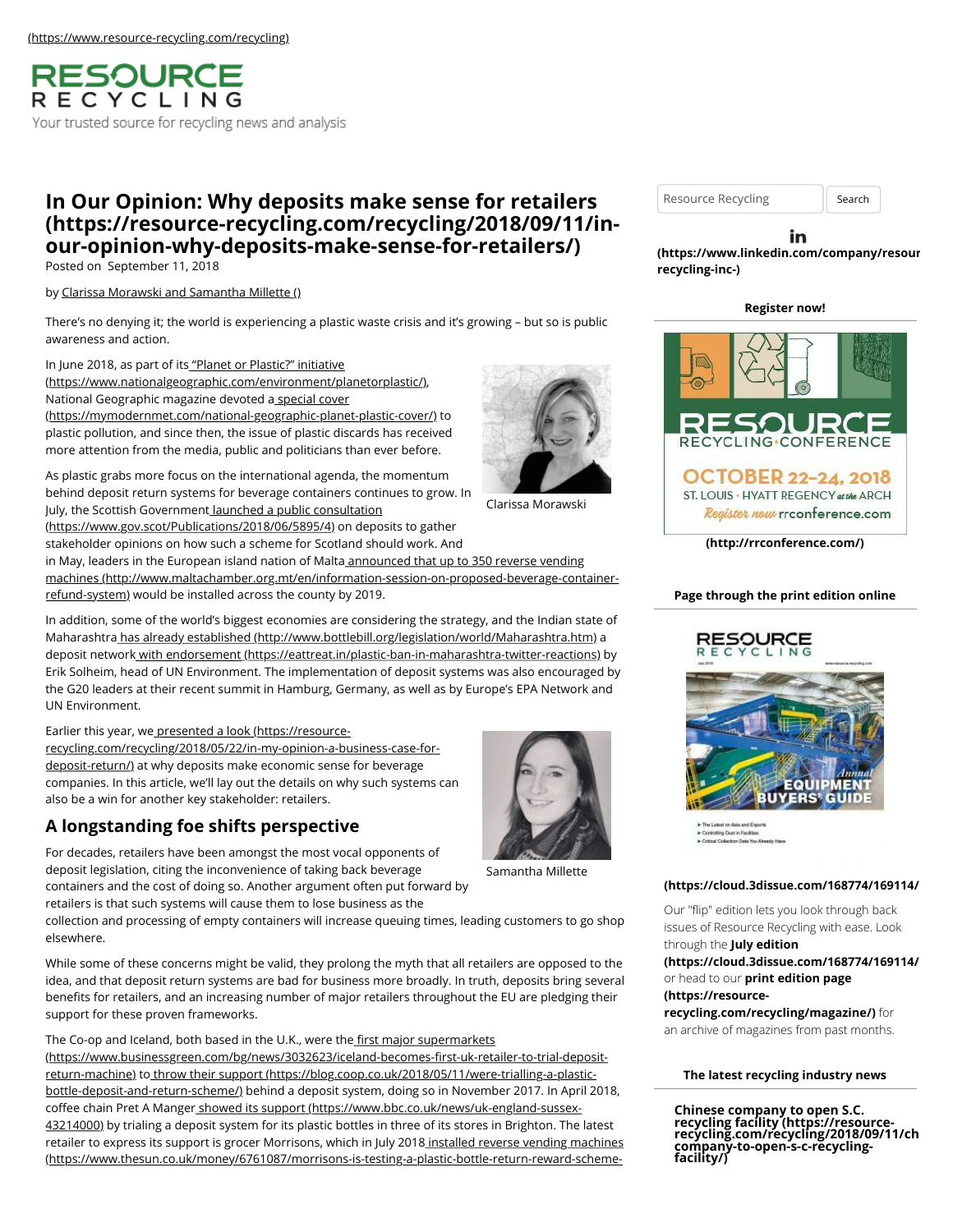[in-some-stores/\) at two of its stores for a six-month trial period. During this time, for every bottle](https://www.thesun.co.uk/money/6761087/morrisons-is-testing-a-plastic-bottle-return-reward-scheme-in-some-stores/) returned, customers will receive 100 Morrisons More points in the form of a coupon, which can be redeemed in store, or customers can instead choose to donate the deposit sum to charity.

One reason why this support is growing is the fact that technology is making the returns process more efficient. While some retailers still rely on manual labor to collect and sort bottles and provide deposit refunds to customers, automated collection using reverse vending machines is increasingly common. These machines spit out a deposit receipt to be reimbursed at the cash register.

Reverse vending machines can also sort containers by brand, material type and color.

In addition to processing returns, retailers also have an important role to play in informing consumers about the system, including providing information on the deposit framework and refund point locations to their consumers at the point of sale.

In order to compensate retailers for processing container returns, most deposit systems offer handling fees, which cover expenses related to investments in extra labor (for manual collection) or for the purchasing or leasing costs of reverse vending machines. The fees also help retailers account for electricity costs, space requirements and additional personnel required to process the returns.

#### A 2015 report for Zero Waste Scotland

[\(https://www.zerowastescotland.org.uk/sites/default/](https://www.zerowastescotland.org.uk/sites/default/files/Review%20of%20feasibility%20study%20for%20a%20Deposit%20Return%20System%20for%20Drinks%20Containers.pdf)files/Review%20of%20feasibility%20study%20for%2 estimated that although a typical deposit system brings an overall cost to retailers of between 28.5 million euros and 29 million euros per year, the handling fees paid to participating retailers could be as high as 37.2 million euros. This translates into a net income for the retail sector of up to 8.7 million euros annually.

## **Increased sales and foot traffic**

A number of studies have also found that when retailers provide a convenient return location for used containers, they benefit from increased sales and consumer foot traffic.

For the survey "Shop Where You Drop: A Survey of Consumer Bottle Return Habits," [\(https://www.nypirg.org/pubs/enviro/2013.02.04ShopWhereYouDrop.pdf\) the New Y](https://www.nypirg.org/pubs/enviro/2013.02.04ShopWhereYouDrop.pdf)ork Public Interest Research Group (NYPIRG) interviewed more than 1,100 people who were returning bottles and cans at supermarkets. The survey found that 68 percent of people were shopping where they returned their beverage containers, and 81 percent of those shoppers said that they shopped there more often.

In addition, the survey found that as many as 57 percent of shoppers had chosen that particular store because of the site's convenient bottle return system.

[Such sentiments were recently expressed by the owner of a Michigan-based grocery store company. In a](https://www.tomra.com/en/collection/reverse-vending/case-studies/shoprite-us-engagement) case study (https://www.tomra.com/en/collection/reverse-vending/case-studies/shoprite-usengagement) presented by equipment maker Tomra, James Haines of retailer Central ShopRite said his store has benefited for two decades by using reverse vending machines and that "the recycling loyalty program has given our store a competitive edge. Customers started coming in to use our reverse vending machines and now [they] do their shopping with us."

Besides making it easier for retailers to handle returned containers, today's reverse vending machines provide retailers with an additional way to communicate with and engage their customers. The equipment allows retailers to offer in-store promotions to their customers using videos, images and websites to advertise and add coupons to deposit receipts. This encourages customers who may have only intended to return their empties to shop as well.

In addition, setting up a dedicated recycling loyalty program or integrating the recycling in an existing program is another alternative to enhance consumer engagement. Reverse vending machines can be set up to provide customers the choice of donating their deposit to charity or local organizations, offering valuable opportunities for the retailer to enhance their brand within the local community.

These marketing and consumer engagement activities can help a retailer to differentiate from other players and gain a business advantage.

## **Wheels in motion in EU**

[On May 28, 2018, the European Commission proposed the Single-Use Plastics Directive,](http://europa.eu/rapid/press-release_IP-18-3927_en.htm) (http://europa.eu/rapid/press-release\_IP-18-3927\_en.htm) which (among other things) outlines a target of 90 percent collection of beverage packaging by 2025 via deposit frameworks or product stewardship systems. The belief among policymakers is that such strategies can contribute significantly to waste reduction and help achieve high reuse and recycling targets while at the same time tackle marine litter. This has been demonstrated in countries with a deposit system, such as Germany, Sweden, Denmark, Finland, Estonia, Lithuania and the Netherlands.

A Chinese investment firm is planning a \$75 million recycling plant to process scrap plastics, electronics and other materials.

# **Pratt moves forward on recycled** paper mill (https://resource-̄<br>[recycling.com/recycling/2018/09/11/pra](https://resource-recycling.com/recycling/2018/09/11/pratt-moves-forward-on-recycled-paper-mill/)<br>moves-forward-on-recycled-paper**mill/)**

Construction is well underway on a massive containerboard mill in Ohio that will consume recovered material.

# **Survey quantifies insulation industry's glass usage (https://resource**recycling.com/recycling/2018/09/11/su<br>quantifies-insulation-industrys-glass-<br>usage/)

U.S. fiberglass insulation manufacturers continue to consume great amounts of post-consumer recovered glass.

#### **July trade analysis: Plastics imports nosedive in Thailand (https://resource[recycling.com/recycling/2018/09/11/jul](https://resource-recycling.com/recycling/2018/09/11/july-trade-analysis-plastics-imports-nosedive-in-thailand/)y-trade-analysis-plastics-importsnosedive-in-thailand/)**

A Thai policy restricting the import of scrap plastics has proved effective. U.S. scrap plastic exports to the country dropped by 94 percent after the ban took hold.

# **Industry insiders reject dual-stream switch (https://resource- [recycling.com/recycling/2018/09/11/ind](https://resource-recycling.com/recycling/2018/09/11/industry-insiders-reject-dual-stream-switch/)ustry-insiders-reject-dual-stream-switch/)**

Debates pitting single-stream versus dualstream recycling have gained steam in recent months. But in a recent gathering of key stakeholders, the consensus was to stick with single-stream systems.

#### **Counties and landlord battle over scrap electronics liability (https://resource**recycling.com/recycling/2018/09/05/co<br>and-landlord-battle-over-scrap**electronics-liability/)**

When are local governments responsible to help pay for the cleanup of material they collected and sent to a recycling company? A trial in South Carolina may answer that question with regard to scrap electronics.

### **Freight disruptions pressure recycling industry (https://resource- [recycling.com/recycling/2018/09/05/fre](https://resource-recycling.com/recycling/2018/09/05/freight-disruptions-pressure-recycling-industry/)ightdisruptions-pressure-recyclingindustry/)**

Recycling companies are seeing higher freight costs amid a tight trucking market, and the logistical challenges are predicted to increase in the coming years.

## **See more Resource Recycling headlines (https://resource-**

**[recycling.com/recycling/category/news/\)](https://resource-recycling.com/recycling/category/news/)**